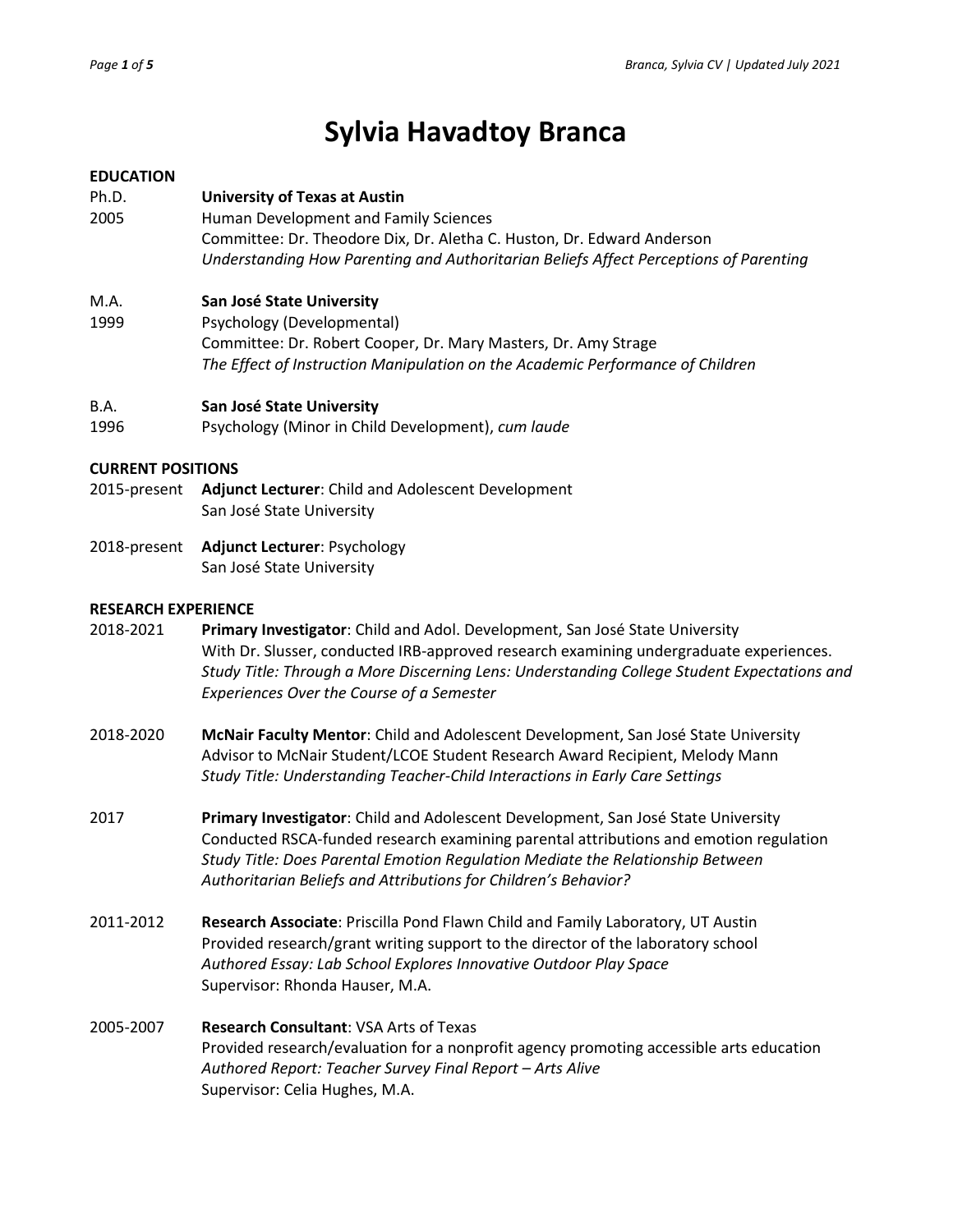| Research Technician/Research Assistant: Psychology, San José State University<br>Social-Emotional Research Lab<br>Performed all duties of a working lab (data collection, coding, analyses, documentation)<br>Research Focus: The Socialization of Emotion in Children<br>Supervisor: Dr. Mildred Alvarez<br>Research Assistant: Human Development & Family Sciences, UT Austin<br>Center for Public Policy Research<br>Performed all aspects of research (data collection, coding, analyses, documentation)<br>Research Focus: Evaluation of a Work-Based, Anti-Poverty Demonstration Program<br>Supervisor: Dr. Aletha Huston<br>Instructor<br>F21, S21, F20, S20, F19, S19, F18, S18, F17, S17, F16, S16, F15<br>San José State University<br><b>Writing Workshop (upper division)</b><br>F21, S21, F20, S20, F19, S19<br>Psychology 100W<br>San José State University<br><b>Psychology of Aging (upper division)</b><br>F21, S21, F20, S20, F19, S19<br>Psychology 114<br>San José State University<br>F19, S19, S18, F17<br>San José State University<br>F <sub>18</sub><br><b>Evergreen Valley College</b><br><b>S18</b><br>Evergreen Valley College<br>Ethical, Philosophical, & Professional Dev. Issues (upper division)<br>F <sub>10</sub><br>Human Development and Family Sciences 340<br>University of Texas at Austin<br><b>Developmental Psychology</b><br>S04<br>Southwestern University<br><b>Child Development (lab component)</b><br>S11, S03<br>Human Development and Family Sciences 313<br>University of Texas at Austin | 2001                                                                               | Research Assistant: Psychology, University of Texas at Austin<br>Parenting and Family Violence Research Lab<br>Conducted research examining the effectiveness of a parent education program<br>Poster Presentation: Evaluating Middle Way: Lasting Change in Parent Education<br>Supervisor: Dr. George Holden |  |  |  |
|-----------------------------------------------------------------------------------------------------------------------------------------------------------------------------------------------------------------------------------------------------------------------------------------------------------------------------------------------------------------------------------------------------------------------------------------------------------------------------------------------------------------------------------------------------------------------------------------------------------------------------------------------------------------------------------------------------------------------------------------------------------------------------------------------------------------------------------------------------------------------------------------------------------------------------------------------------------------------------------------------------------------------------------------------------------------------------------------------------------------------------------------------------------------------------------------------------------------------------------------------------------------------------------------------------------------------------------------------------------------------------------------------------------------------------------------------------------------------------------------------------------------------------------------------|------------------------------------------------------------------------------------|----------------------------------------------------------------------------------------------------------------------------------------------------------------------------------------------------------------------------------------------------------------------------------------------------------------|--|--|--|
|                                                                                                                                                                                                                                                                                                                                                                                                                                                                                                                                                                                                                                                                                                                                                                                                                                                                                                                                                                                                                                                                                                                                                                                                                                                                                                                                                                                                                                                                                                                                               | 1996-2000                                                                          |                                                                                                                                                                                                                                                                                                                |  |  |  |
|                                                                                                                                                                                                                                                                                                                                                                                                                                                                                                                                                                                                                                                                                                                                                                                                                                                                                                                                                                                                                                                                                                                                                                                                                                                                                                                                                                                                                                                                                                                                               | 1999-2003                                                                          |                                                                                                                                                                                                                                                                                                                |  |  |  |
|                                                                                                                                                                                                                                                                                                                                                                                                                                                                                                                                                                                                                                                                                                                                                                                                                                                                                                                                                                                                                                                                                                                                                                                                                                                                                                                                                                                                                                                                                                                                               | HIGHER EDUCATION TEACHING EXPERIENCE                                               |                                                                                                                                                                                                                                                                                                                |  |  |  |
|                                                                                                                                                                                                                                                                                                                                                                                                                                                                                                                                                                                                                                                                                                                                                                                                                                                                                                                                                                                                                                                                                                                                                                                                                                                                                                                                                                                                                                                                                                                                               | <b>Child Development (w/Service Learning)</b><br>Child & Adolescent Development 60 |                                                                                                                                                                                                                                                                                                                |  |  |  |
|                                                                                                                                                                                                                                                                                                                                                                                                                                                                                                                                                                                                                                                                                                                                                                                                                                                                                                                                                                                                                                                                                                                                                                                                                                                                                                                                                                                                                                                                                                                                               |                                                                                    |                                                                                                                                                                                                                                                                                                                |  |  |  |
|                                                                                                                                                                                                                                                                                                                                                                                                                                                                                                                                                                                                                                                                                                                                                                                                                                                                                                                                                                                                                                                                                                                                                                                                                                                                                                                                                                                                                                                                                                                                               |                                                                                    |                                                                                                                                                                                                                                                                                                                |  |  |  |
|                                                                                                                                                                                                                                                                                                                                                                                                                                                                                                                                                                                                                                                                                                                                                                                                                                                                                                                                                                                                                                                                                                                                                                                                                                                                                                                                                                                                                                                                                                                                               | Lifespan Development in the 21st Century<br>Child & Adolescent Development 70      |                                                                                                                                                                                                                                                                                                                |  |  |  |
|                                                                                                                                                                                                                                                                                                                                                                                                                                                                                                                                                                                                                                                                                                                                                                                                                                                                                                                                                                                                                                                                                                                                                                                                                                                                                                                                                                                                                                                                                                                                               | <b>General Psychology</b><br>Psychology 001                                        |                                                                                                                                                                                                                                                                                                                |  |  |  |
|                                                                                                                                                                                                                                                                                                                                                                                                                                                                                                                                                                                                                                                                                                                                                                                                                                                                                                                                                                                                                                                                                                                                                                                                                                                                                                                                                                                                                                                                                                                                               | <b>Child Development</b><br>Family and Consumer Studies 70                         |                                                                                                                                                                                                                                                                                                                |  |  |  |
|                                                                                                                                                                                                                                                                                                                                                                                                                                                                                                                                                                                                                                                                                                                                                                                                                                                                                                                                                                                                                                                                                                                                                                                                                                                                                                                                                                                                                                                                                                                                               |                                                                                    |                                                                                                                                                                                                                                                                                                                |  |  |  |
|                                                                                                                                                                                                                                                                                                                                                                                                                                                                                                                                                                                                                                                                                                                                                                                                                                                                                                                                                                                                                                                                                                                                                                                                                                                                                                                                                                                                                                                                                                                                               | Psychology 33                                                                      |                                                                                                                                                                                                                                                                                                                |  |  |  |
|                                                                                                                                                                                                                                                                                                                                                                                                                                                                                                                                                                                                                                                                                                                                                                                                                                                                                                                                                                                                                                                                                                                                                                                                                                                                                                                                                                                                                                                                                                                                               |                                                                                    |                                                                                                                                                                                                                                                                                                                |  |  |  |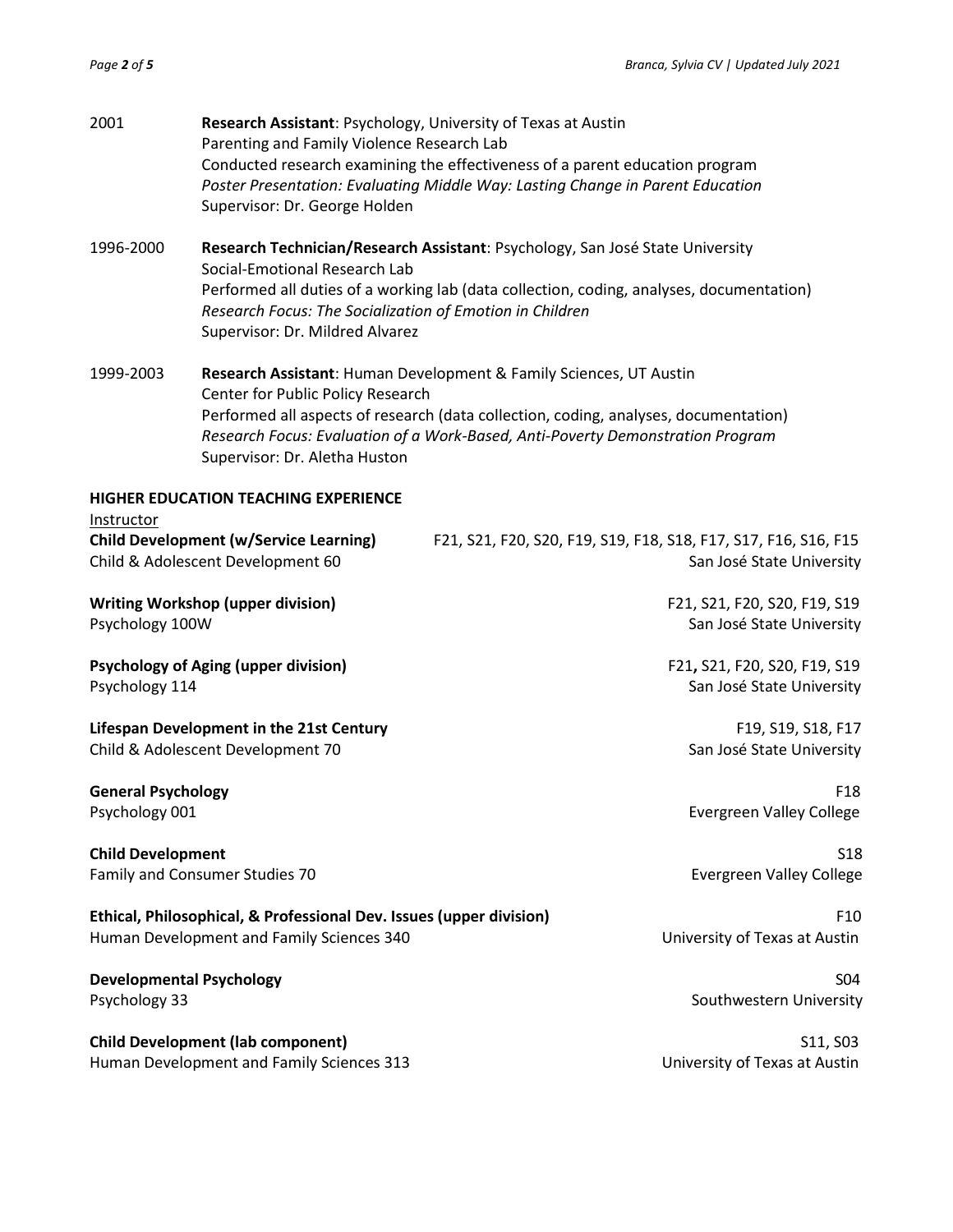## **PUBLICATIONS**

- **Branca, S. H.** & Slusser, E. (in press). Through a more discerning lens: Understanding college student expectations and experiences over the course of a semester. *College Student Journal*.
- Dix, T. & **Branca, S. H.** (2003). Parenting as a goal-regulation process. In L. Kuczynski (Ed.), *Handbook of the dynamics in parent-child relations* (pp. 167-187)*.* Sage Publications.

## **EDUCATION EXPERIENCE**

**Special Education Tutor**, Dartmouth Middle School, San Jose, CA 2017

• Provided one-on-one tutoring and executive function skill development to middle school student diagnosed with Autism

# **Substitute Teacher (Regular & Spec. Education)**, Alta Vista Elementary School, Los Gatos, CA 2016-2017

• Taught in K-3 classrooms as a substitute regular and special education teacher

# **Evaluation Specialist**, Resource Area for Teaching (RAFT), San Jose, CA 2014-2015

- Led focus groups with K-8 teachers regarding development and implementation of hands-on Common Core lessons and teacher professional development trainings
- Designed and implemented quantitative and qualitative evaluation measures for classroom-based K-12 hands-on STEAM activities
- Performed data entry, data analyses, synthesized evaluation findings for dissemination

# **Response to Intervention Tutor**, Alta Vista Elementary School, Los Gatos, CA 2013-2014

- Created and implemented original classroom-based literacy intervention activities for students struggling with reading skills including problems with phonemic awareness
- Documented children's developmental progress using grade-level academic assessment measures
- Worked closely with classroom teachers to monitor and assess children's literacy skills and academic progress

# **Parent Educator**, Parents of Newborns Project, Family Connections, Austin, TX 2004-2005

- Provided in-hospital visits to teen-aged mothers on maternal and child well well-being including infant health and safety, breast-feeding, and attachment
- Conducted weekly phone consultations with mothers and connected mothers to local resources for help with infant care, development, parenting, and social support

**Parent Trainer**, The Middle Way Program, Family Forward, Austin, TX 2001-2002 2001-2002

- Taught a mandatory, 16-week parent-education program for court-mandated parents seeking renewed custody of their children
- Prepared and delivered lectures on child development, attachment, developmental milestones, emotionregulation, and positive parenting
- Facilitated support-group discussions with parents regarding parenting challenges and well-being

# **Program Evaluation Assistant**, Austin Independent School District, Austin, TX Summer, 2002

- Managed and organized administrative data including children's academic achievement and teachers' professional development records
- Interviewed school principals regarding the implementation and success of summer school programs designed to promote at-risk children's academic achievement
- Developed observational measures for gathering data in classroom settings
- Synthesized qualitative data for dissemination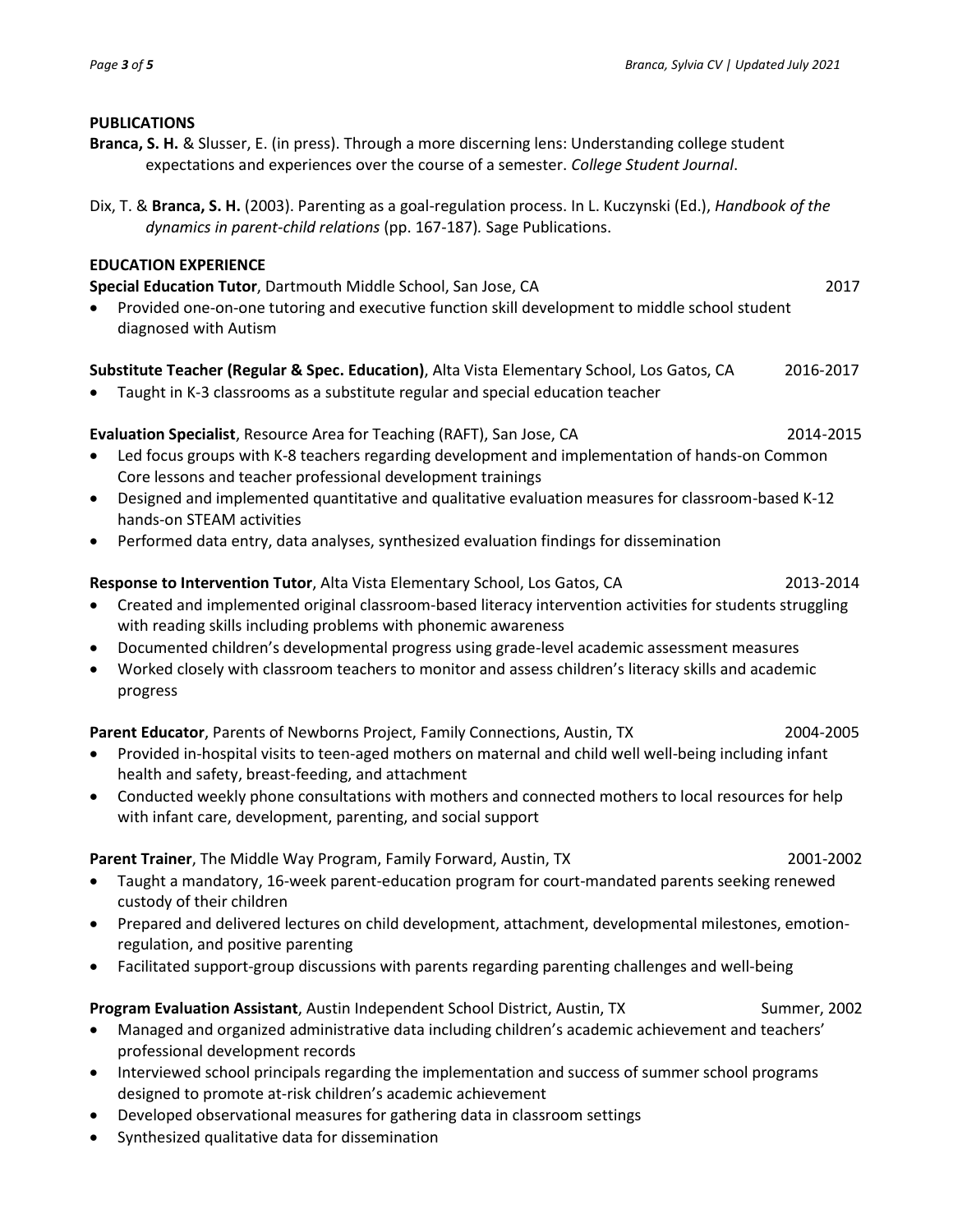## **GRANTS**

2016 Research, Scholarship, and Creative Activity (RSCA) Award – San José State University *Does Parental Emotion Regulation Mediate the Relationship Between Authoritarian Beliefs and Attributions for Children's Behavior?*

## **SELECTED SCHOLARLY PRESENTATIONS**

*Note: Presented under maiden name Havadtoy and married name Branca. \*Denotes student author.* 

- \*Vargas, K., & **Branca, S.H.** (2021). *Machismo and Its Relationship with Violence Against Women in Latinx Societies.* Poster presented at the virtual (remote) Spartan Psychological Association Research Conference, San José, CA.
- **Branca, S.H.** & Slusser, E. (2019). *Understanding Student Expectations and Experiences in Large Classes*. Session presented at the Lilly Conference: Teaching for Active and Engaged Learning, San Diego, CA.
- \*Mann, M. & **Branca, S.H.** (2019). *Understanding teacher-child interactions in early care settings*. Poster presented at University of New Mexico McNair Scholars Conference, Albuquerque, NM.
- **Branca, S.H.** (2017). *Authoritarian beliefs affect mothers' appraisals of real-time parent-child interaction*. Poster presented at the meeting of the Western Psychological Association (WPA), Sacramento, CA.
- **Branca, S.H.** (2016). *How to think critically about any topic*. Poster presented at the Asian American Native American and Pacific Islander Serving Institution (AANAPISI) Project Showcase, San José State University, San Jose, CA.
- Mistry, R. S., Bos, J., Shim, M., **Branca, S. H.**, & Cummings, J. (2003). *Examining the relations of parents' employment and income source to youth risk and resilience: Does family process matter?* In R. S. Mistry (Chair) Employment, Welfare, Income, and Adolescent Outcomes in the Context of Welfare Reform. Paper presented at the biennial meeting of the Society for Research in Child Development (SRCD), Tampa, FL.
- Huston, A. C., Mistry, R., Bos, J., **Branca, S. H.**, & Shim, M. (2002). *Parental employment and adolescent wellbeing: Are parents' employment and income source related to youth risk and resilience?* Paper presented for a panel at the 24th annual conference of the Association of Public Policy Analysis and Management (APPAM), Dallas, TX.
- Hawk, K. C., **Branca, S. H.**, Ragan, J., & Holden, G. (2002). *Evaluating middle way: Lasting change in parent education*. Poster presented at the meeting of the Southwestern Society for Research in Human Development (SWSRHD), Austin, TX.
- **Havadtoy, S.** (2001). *The relationship between maternal well-being and child well-being: Comparing a direct and an indirect effects model in a low-income sample*. Poster presented at the meeting of the Society for Research in Child Development (SRCD), Minneapolis, MN.
- **Havadtoy, S.**, Alvarez, M. M., Ruggles, V., Teerman, G. C., & Marquez, H. (1999). *Socialization of emotion in children: The relationship between maternal self-expressiveness and emotion language*. Poster presented at the meeting of the Society for Research in Child Development (SRCD), Albuquerque, NM.